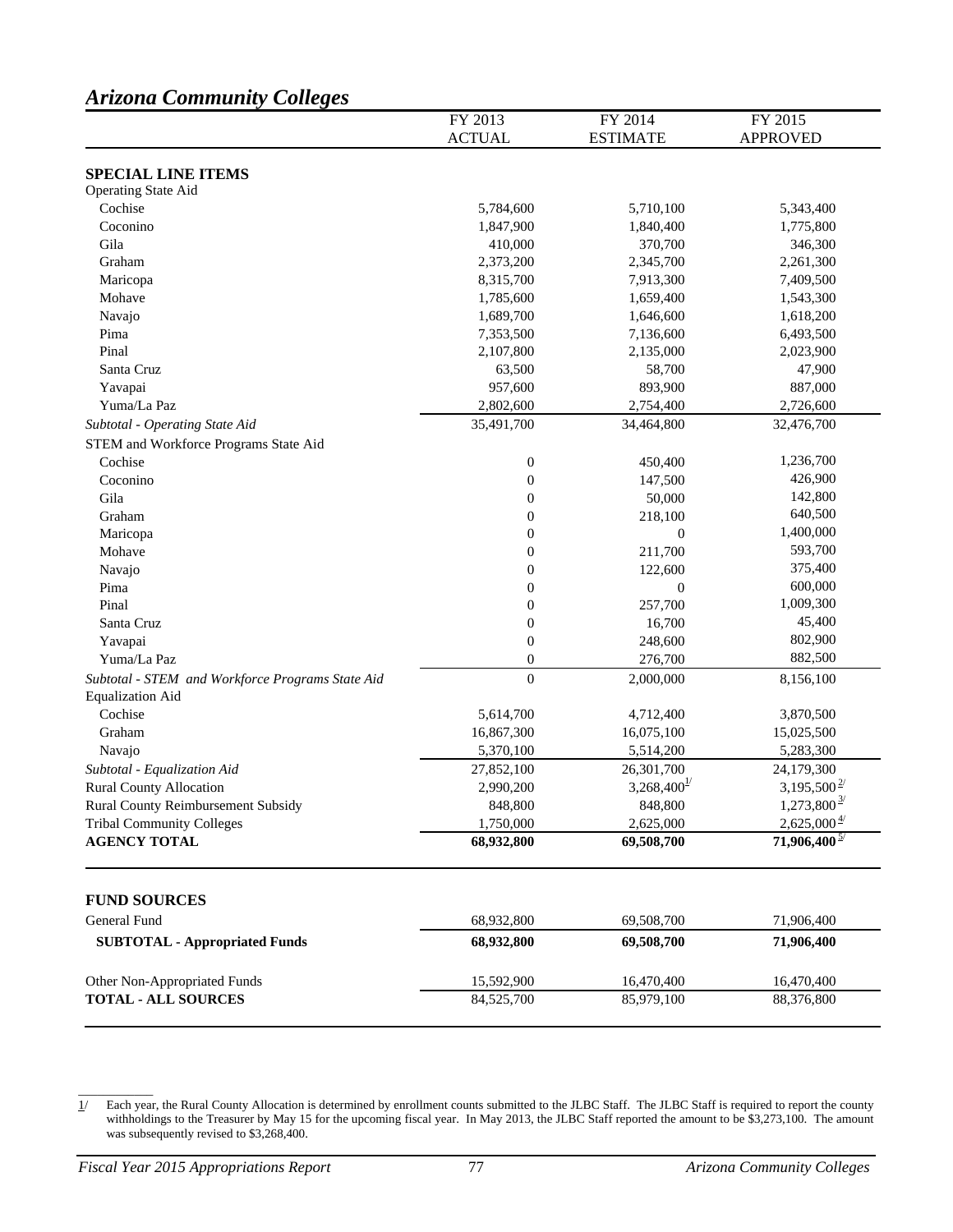**AGENCY DESCRIPTION —** The Arizona community college system is comprised of 10 college districts and 2 provisional districts. Arizona's community colleges provide programs and training in the arts, sciences and humanities, and vocational education leading to an Associates degree, Certificate of Completion, or transfer to a Baccalaureate degree-granting college or university.

#### *Operating State Aid*

The budget includes \$32,476,700 from the General Fund in FY 2015 for Operating State Aid. This amount funds the following adjustments:

#### **Formula Decreases**

The budget includes a decrease of \$(1,988,100) from the General Fund in FY 2015 to fund the statutory formula for Operating State Aid.

This amount funds statutory formula costs for a (7,557), or (5.3%), decrease in Full Time Student Equivalent (FTSE) students in community colleges statewide *(see Table 1).* The (7,557) net FTSE decrease consists of a (7,894) FTSE decrease in non-dual enrollment students and a 337 FTSE increase in dual enrollment students. A.R.S. § 15-1466.01 requires dual enrollment students be funded at 50% for state aid purposes. Dual enrollment refers to high school students who are enrolled in community college courses for both high school and community college credit.

| Table 1                             |                                  |             |               |  |  |  |
|-------------------------------------|----------------------------------|-------------|---------------|--|--|--|
| <b>Community College Enrollment</b> |                                  |             |               |  |  |  |
|                                     | FY 2013<br>FY 2012<br>Percentage |             |               |  |  |  |
| <b>District</b>                     | <b>FTSE</b>                      | <b>FTSE</b> | <b>Change</b> |  |  |  |
| Cochise                             | 9,210                            | 7,766       | $(15.7)\%$    |  |  |  |
| Coconino                            | 2,355                            | 2,099       | (10.9)%       |  |  |  |
| Gila                                | 790                              | 703         | $(11.0)\%$    |  |  |  |
| Graham                              | 3,433                            | 3,107       | $(9.5)\%$     |  |  |  |
| Maricopa                            | 83,024                           | 81.218      | (2.2)%        |  |  |  |
| Mohave                              | 3,450                            | 2,987       | $(13.4)\%$    |  |  |  |
| Navajo                              | 2.070                            | 1,962       | (5.2)%        |  |  |  |
| Pima                                | 22,028                           | 19.514      | (11.4)%       |  |  |  |
| Pinal                               | 5,246                            | 4,822       | (8.1)%        |  |  |  |
| Santa Cruz                          | 258                              | 218         | $(15.5)\%$    |  |  |  |
| Yavapai                             | 3,974                            | 3,984       | 0.3%          |  |  |  |
| Yuma/La Paz                         | 5,636                            | 5,537       | (1.8)%        |  |  |  |
| Total                               | 141.474                          | 133,917     | $(5.3)\%$     |  |  |  |

*Background* – The Operating State Aid Special Line Items provide each community college district with funds for continuing operating and maintenance expenses pursuant to A.R.S. § 15-1466. The Operating State Aid formula adjusts state aid in an amount that reflects changes in the FTSE enrollment count. This enrollment adjustment is calculated by multiplying the change in the most recent year's actual FTSE for each district by the average state aid per FTSE appropriated in the current fiscal year. *(For FY 2015, the last actual FTSE data was from FY 2013.)* 

## *STEM and Workforce Programs State Aid*

The budget includes \$8,156,100 from the General Fund in FY 2015 for Science, Technology, Engineering and Mathematics (STEM) and Workforce Programs State Aid (formerly Capital Outlay State Aid). This amount funds the following adjustments:

### **STEM Aid Increases**

The budget includes an increase of \$6,156,100 from the General Fund in FY 2015 for STEM and Workforce Programs State Aid.

In FY 2014 \$2,000,000 of STEM funding was added to the budget for rural districts (excluding Maricopa and Pima). While \$2,000,000 was less than the full formula amount, it was the first STEM/Capital Outlay funding since FY 2009. In FY 2015, the budget includes \$4,156,100 to fully fund the STEM formula for rural districts at \$6,156,100. The budget also includes \$2,000,000 for Maricopa and Pima (\$1,400,000 and \$600,000 respectively).

The Education Budget Reconciliation Bill (BRB) (Laws 2014, Chapter 16) suspends the STEM and Workforce Programs aid formula in A.R.S. § 15-1464 for FY 2015 and instead funds the amounts specified in the General Appropriation Act, which totals \$8,156,100. The FY 2015 suspension forgoes \$11,266,600 in aid for Maricopa and \$2,507,800 for Pima.

*Background* – The STEM and Workforce Programs Special Line Items provide the community college districts with funds for partnerships, faculty, technology equipment, student services, facilities, and property needs pursuant to A.R.S. § 15-1464.

\_\_\_\_\_\_\_\_\_\_\_\_

<sup>2/</sup> A.R.S. § 15-1469.01 provides that the General Fund will pay the initial cost of students attending community colleges who are from counties that are not part of an established community college district, and then the state will withhold these counties' sales tax revenues to offset that cost. In FY 2015 the JLBC Staff calculates that amount to be \$3,195,500. Because this appropriation is in permanent statute, it is not included in the General Appropriation Act.

<sup>3/</sup> Of the \$1,273,800 appropriated to the Rural County Reimbursement Subsidy line item, Apache County receives \$699,300 and Greenlee County \$574,500. (General Appropriation Act footnote)

<sup>4/</sup> A.R.S. § 42-5031.01 directs the State Treasurer to annually transmit to the tribal colleges 10% of Transaction Privilege Tax (TPT) revenues collected from sources located on the reservation, or \$1,750,000, whichever is less, as well as 5% of TPT revenues collected on the reservation, or \$875,000, whichever is less, to a technical college on the same reservation. Because this appropriation is in permanent statute, it is not included in the General Appropriation Act.

<sup>5/</sup> General Appropriation Act funds are appropriated as District-by-District Special Line Items.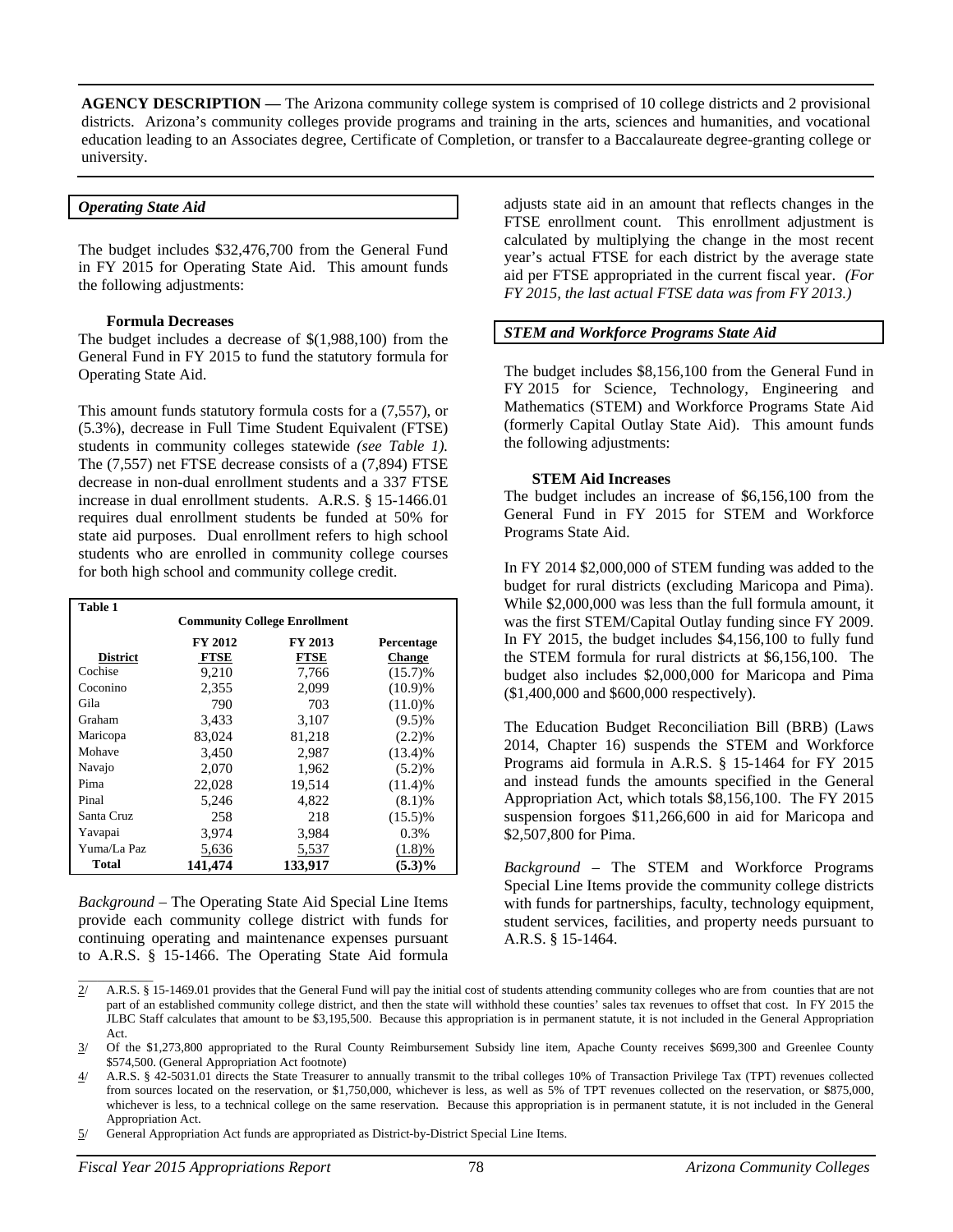The STEM and Workforce Programs State Aid formula provides per capita funding to districts based on the district's size and the most recent year's actual audited FTSE. The statutory formula provides \$210 per FTSE for districts with 5,000 or less FTSE or \$160 per FTSE for districts with greater than 5,000 FTSE.

### *Equalization Aid*

The budget includes \$24,179,300 from the General Fund in FY 2015 for Equalization Aid. This amount funds the following adjustments:

## **Formula Decreases**

The budget includes a decrease of \$(2,122,400) from the General Fund in FY 2015 to reflect reduced formula costs for funding Equalization Aid due to assessed valuation changes. Detail of specific district changes is shown in *Table 2*.

| <b>Table 2</b>                              |                |                    |                |  |  |
|---------------------------------------------|----------------|--------------------|----------------|--|--|
| <b>FY 2015 Equalization Funding Changes</b> |                |                    |                |  |  |
|                                             |                | Year-over-         |                |  |  |
| <b>District</b>                             | <b>FY 2014</b> | <b>Year Change</b> | <b>FY 2015</b> |  |  |
| Cochise                                     | \$4,712,400    | \$(841,900)        | \$3,870,500    |  |  |
| Graham                                      | 16,075,100     | (1,049,600)        | 15,025,500     |  |  |
| Navajo                                      | 5,514,200      | (230,900)          | 5,283,300      |  |  |
| <b>Total</b>                                | \$26,301,700   | \$(2,122,400)      | \$24,179,300   |  |  |

*Background* – The Equalization Special Line Items provide additional state aid to community college districts with property tax bases that are less than the minimum assessed value specified in A.R.S. § 15-1402. Under the Equalization Aid formula, the minimum assessed valuation is revised by the average change in actual assessed valuation for the most recent year for all rural districts with populations of less than 500,000 persons. For the FY 2015 Equalization Aid formula calculation, the minimum assessed valuation decreased (6.8)% to \$1.29 billion. *(See Table 3 for the calculation of the growth rate.)* 

| Table 3                                                                  |                              |                  |            |  |  |
|--------------------------------------------------------------------------|------------------------------|------------------|------------|--|--|
| <b>Equalization Growth Factor</b>                                        |                              |                  |            |  |  |
|                                                                          | for Tax Years (TY) 2012-2013 |                  |            |  |  |
|                                                                          |                              |                  | TY 2012-   |  |  |
|                                                                          | TY 2012                      | TY 2013          | 2013       |  |  |
| District                                                                 | Primary AV                   | Primary AV       | % Growth   |  |  |
|                                                                          |                              |                  |            |  |  |
| Cochise*                                                                 | \$1,038,327,100              | \$1,006,475,400  | $(3.1)\%$  |  |  |
| Graham*                                                                  | 208.931.300                  | 192,240,700      | $(8.0)\%$  |  |  |
| Navajo*                                                                  | 974,292,400                  | 903,351,900      | $(7.3)\%$  |  |  |
| Coconino                                                                 | 1,747,818,100                | 1,519,086,300    | $(13.1)\%$ |  |  |
| Mohave                                                                   | 1,791,765,200                | 1,771,371,900    | (1.1)%     |  |  |
| Pinal                                                                    | 2,153,783,700                | 1,988,882,400    | (7.7)%     |  |  |
| Yavapai                                                                  | 2,405,473,700                | 2,232,629,600    | (7.2)%     |  |  |
| Yuma/LaPaz                                                               | 1,414,564,000                | 1,328,950,800    | (6.1)%     |  |  |
| <b>Total</b>                                                             | \$11,734,955,500             | \$10,942,989,000 | $(6.8)\%$  |  |  |
| Minimum AV                                                               | \$1,382,299,300              | \$1,288,994,100  | $(6.8)\%$  |  |  |
|                                                                          |                              |                  |            |  |  |
| 家<br>These districts qualify to receive Equalization Aid under the state |                              |                  |            |  |  |
| funding formula.                                                         |                              |                  |            |  |  |

Equalization Aid is paid based on the difference between the minimum assessed valuation and the most recent actual assessed valuation for the district. Equalization Aid is calculated at the lesser of \$1.37 per \$100 of the district's assessed valuation or the district's levy rate.

As noted in *Table 3*, the average rural district assessed value declined by (6.8)%, in TY 2013. In comparison, Cochise declined by (3.1)%, Graham declined by (8.0)%, and Navajo declined by (7.3)%. By not declining as much as the average districts or by having an assessed valuation that comes closer to the minimum assessed value than in the previous year, Cochise, Graham, and Navajo qualify for less aid in FY 2015 than in FY 2014.

In any one year a district's equalization assistance will depend on 1) whether the district falls below the minimum threshold (\$1.29 billion in FY 2015) and 2) whether the district's change in assessed value was less than the rural districts' average and 3) the applicable tax rate.

## *Rural County Allocation*

The budget includes \$3,195,500 from the General Fund in FY 2015 for Rural County Allocation. This amount funds the following adjustments:

## **Formula Decreases**

The budget includes a decrease of \$(72,900) from the General Fund in FY 2015 to reflect reduced formula costs for funding Rural County Allocation.

*Background -* The Rural County Allocation Special Line Item facilitates payment to community college districts for students enrolled from counties that are not a part of an established community college district. If a county is not part of a community college district, it is responsible for the cost of their students attending community college in another county. A.R.S. § 15-1469.01 provides that the General Fund will pay the initial cost for these counties and then the state will withhold these counties' sales tax revenues to offset that cost; therefore there is no net General Fund impact. The FY 2013 expenditure of \$2,990,200 was offset by corresponding reductions in the counties' sales tax apportionment. The payments made on behalf of the counties are not included in county expenditure limits established in the Arizona Constitution. The county payments are partially offset by a state subsidy. *(See next Special Line Item.)*

Each year, the amount is determined by enrollment counts submitted to the JLBC Staff. The JLBC Staff is required by A.R.S. § 1469D to report the county withholdings to the Treasurer by May 15 for the upcoming fiscal year. In May 2014, the JLBC Staff reported the amount to be \$3,195,500.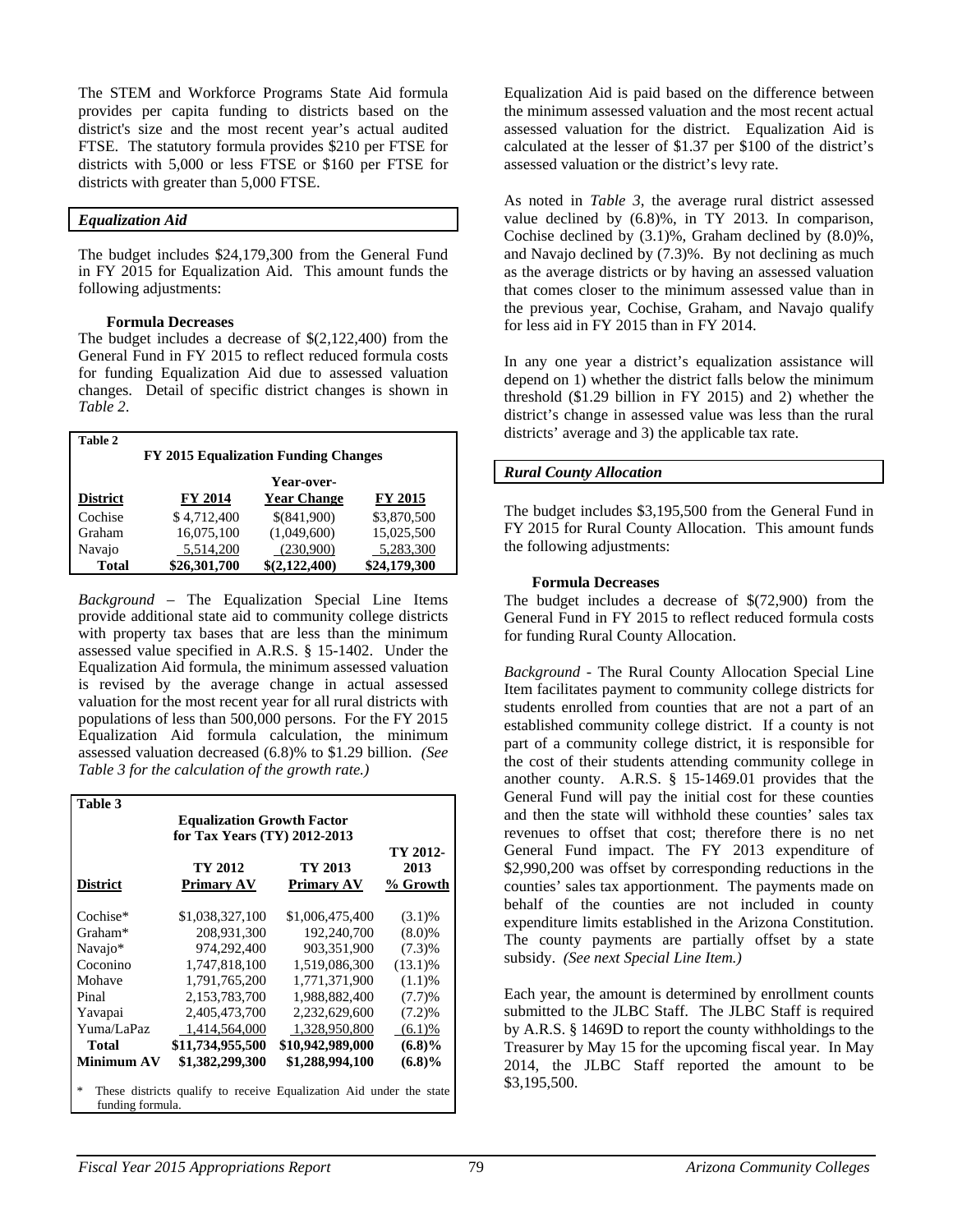| Table 4                  |                  |                     |                                 |                                                                              |                     |                          |                       |                             |
|--------------------------|------------------|---------------------|---------------------------------|------------------------------------------------------------------------------|---------------------|--------------------------|-----------------------|-----------------------------|
| <b>District</b>          | <b>State Aid</b> | <b>Tuition/Fees</b> | <b>Property</b><br><b>Taxes</b> | <b>Total Estimated Community College Revenues - FY 2014</b><br><b>Grants</b> | Other $\frac{1}{2}$ | FY 2014<br>Total $^{2/}$ | FY 2013<br>Total $3/$ | % Change<br>from<br>FY 2013 |
| Cochise                  | \$10,872,900     | \$8,667,900         | \$18,627,900                    | \$17,827,900                                                                 | \$1,608,100         | \$57,604,700             | \$49,010,700          | 17.5%                       |
| Coconino                 | 1,987,900        | 7,442,700           | 8,947,800                       | 6,696,200                                                                    | 977,600             | 26,052,200               | 24,874,800            | 4.7%                        |
| Gila $\frac{4}{3}$       | 420,700          | $\Omega$            | 3,814,300                       | 130,000                                                                      | 475,000             | 4,840,000                | 4,547,400             | 6.4%                        |
| Graham                   | 18,638,900       | 7,615,500           | 5,267,700                       | 12,000,000                                                                   | 8,577,700           | 52,099,800               | 44,314,800            | 17.6%                       |
| Maricopa                 | 7,913,300        | 299,209,500         | 491,865,800                     | 319,070,800                                                                  | 56,443,900          | 1,174,503,300            | 978,474,000           | 20.0%                       |
| Mohave                   | 1,871,100        | 10,220,200          | 20,413,300                      | 19,559,200                                                                   | 300,500             | 52,364,300               | 51,136,000            | 2.4%                        |
| Navajo                   | 7,283,400        | 4,755,000           | 13,341,300                      | 6.400,000                                                                    | 2,331,000           | 34,110,700               | 33,541,100            | 1.7%                        |
| Pima                     | 7,136,600        | 55,835,000          | 97,772,000                      | 79,431,000                                                                   | 5,558,000           | 245,732,600              | 212,568,400           | 15.6%                       |
| Pinal                    | 2,392,700        | 12,855,000          | 42,437,300                      | 25,800,000                                                                   | (26, 487, 200)      | 56,997,800               | 78,683,900            | $(27.6)\%$                  |
| Santa Cruz <sup>4/</sup> | 75,400           | $\theta$            | 1,421,100                       | 25,000                                                                       | 10,500              | 1,532,000                | 369,200               | 315.0%                      |
| Yavapai                  | 1,142,500        | 11,310,000          | 45,803,400                      | 14,536,000                                                                   | 4,395,700           | 77,187,600               | 75,169,700            | 2.7%                        |
| Yuma/La Paz              | 3,031,100        | 13,507,600          | 30,128,100                      | 20,000,000                                                                   | 4,063,500           | 70,730,300               | 78,912,500            | (10.4)%                     |
| <b>Total</b>             | \$62,766,500     | \$431,418,400       | \$779,840,000                   | \$521,476,100                                                                | \$58,254,300        | \$1,853,755,300          | \$1,631,602,500       | 13.6%                       |

1/ Includes auxiliary programs, interest income, workforce development funds, and transfers.

2/ Total revenues do not include bond proceeds or district fund balances. Including these amounts total revenues are estimated to be \$2,515,682,800 for FY 2014.

3/ Total revenues do not include bond proceeds or district fund balances. Including these amounts total revenues are \$1,909,789,700 for FY 2013.

4/ Gila Provisional Community College contracts with Graham County's Eastern Arizona College in order to provide degree programs. Therefore, Gila's tuition and fee revenues are collected by Graham according to their contract agreement. Santa Cruz Provisional Community College contracts with Cochise County's Community College in order to provide degree programs. Therefore, Santa Cruz's tuition and fee revenues are collected by Cochise according to their contract agreement.

Monies for the Rural County Allocation are authorized by A.R.S. § 15-1469.01, and therefore do not appear in the General Appropriation Act.

### *Rural County Reimbursement Subsidy*

The budget includes \$1,273,800 from the General Fund in FY 2015 for Rural County Reimbursement Subsidy. This amount funds the following adjustments:

#### **Subsidy Increase**

The budget includes an increase of \$425,000 from the General Fund in FY 2015 for Rural County Reimbursement Subsidy.

This funding partially offsets the cost to counties that are not part of an established community college district. The funding is appropriated to Apache and Greenlee Counties. The FY 2015 budget allocates \$699,300 to Apache and \$574,500 to Greenlee. The additional \$425,000 was proportionally distributed to the 2 counties based on the FY 2014 base allocation.

## *Tribal Community Colleges*

The budget includes \$2,625,000 from the General Fund in FY 2015 for Tribal Community Colleges. This amount is unchanged from FY 2014.

*Background* – A.R.S. § 42-5031.01 allows any qualifying tribal community college to receive \$1,750,000, or 10% of the Transaction Privilege Tax (TPT) revenues collected from all sources located on the reservation, whichever is less. These monies provide tribal community colleges with funding for maintenance, renewal, and capital expenses. A.R.S. § 42-5031.01 also allows any additional technical college located on the same reservation to receive \$875,000, or 5% of the TPT revenues collected from sources located on the reservation, whichever is less, starting in FY 2014. Actual amounts for FY 2015 will depend on FY 2015 collections. Given the language of A.R.S. § 42-5031.01, these monies do not appear in the General Appropriation Act.

This funding is limited to tribes that entered into a compact with the Executive prior to September 1, 2012. Diné College and Navajo Technical College on the Navajo Nation are the only schools that currently qualify to receive TPT revenues.

The budget assumes that \$1,750,000 will be distributed to Diné College and \$875,000 will be distributed to Navajo Technical College in FY 2015. These amounts represent 10% and 5%, up to \$1,750,000 and \$875,000, respectively, of the estimated TPT revenues to be collected in the Navajo reservation in FY 2015.

## *Other Issues*

## *Community College Revenue Sources*

In addition to state General Fund monies, Arizona's community colleges receive revenues from a number of other sources, including student tuition and fees, local property taxes, grants, and other monies generated by the colleges. Of the total, the community colleges receive 3% of their revenues from state aid.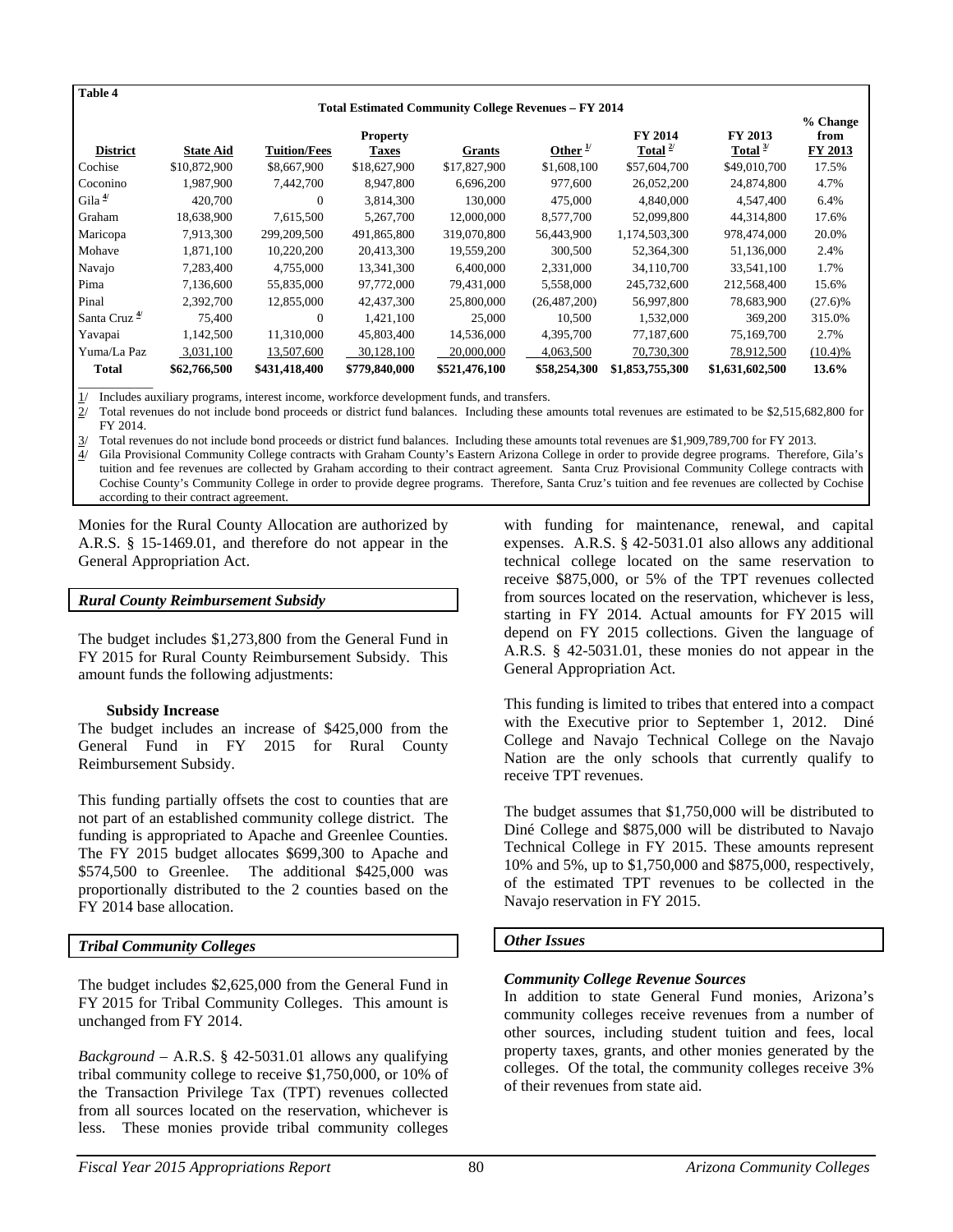For FY 2014, base operating revenues from all sources are estimated to be \$1,853,755,300, which would be an increase of 13.6% from FY 2013. *(See Table 4 for a summary of FY 2014 total revenue estimates.)* 

Property taxes are the single largest revenue source for the community colleges, accounting for 42% of their revenues. There are 2 types of property taxes: primary and secondary. For the community colleges, primary property taxes are levied for operating purposes and secondary property taxes are levied to pay for capital outlay expenses. Each community college district determines its primary and secondary property tax rates. *(See Table 5 for a summary of FY 2014 property tax rates.)* 

In November 2012, Arizona voters approved Proposition 117, which will consolidate the primary and secondary tax bases into a single tax base (for purposes of levying taxes) and will cap annual property value increases on any single parcel of real property to 5% starting in FY 2016. The proposition will not limit the community college districts' current ability to generate 2% more in property tax revenues annually, not including revenue from new construction. Any increase over 2% requires voter approval, unless the district has forgone increases in prior years and consolidates those increases into a single year.

Long term property value growth has been approximately 5%. From that perspective, Proposition 117 would tend to reduce the year-to-year volatility in property tax values rather than reduce the dollar amount of long term revenues. However, the property tax base might grow more slowly under Proposition 117 because the property tax values would not be able to increase by more than 5% to offset the years that experience growth that is less than 5%.

To the extent that the property value grows more slowly because of Proposition 117, the community colleges could still generate the same level of revenue by increasing their tax rates.

| Table 5                                      |         |           |          |                                     |  |
|----------------------------------------------|---------|-----------|----------|-------------------------------------|--|
| <b>Community College Tax Rates – FY 2014</b> |         |           |          |                                     |  |
|                                              | Primary | Secondary | Combined | % Change in<br><b>Combined Rate</b> |  |
| <b>District</b>                              | Rate    | Rate      | Rate     | from FY 2013                        |  |
| Cochise                                      | \$1.85  | \$0.00    | \$1.85   | 6.9%                                |  |
| Coconino                                     | 0.46    | 0.12      | 0.58     | 16.0%                               |  |
| Gila                                         | 0.87    | 0.00      | 0.87     | 16.0%                               |  |
| Graham                                       | 2.74    | 0.00      | 2.74     | 13.7%                               |  |
| Maricopa                                     | 1.29    | 0.24      | 1.53     | 10.9%                               |  |
| Mohave                                       | 1.15    | 0.00      | 1.15     | 4.5%                                |  |
| Navajo                                       | 1.48    | 0.00      | 1.48     | 9.6%                                |  |
| Pima                                         | 1.27    | 0.02      | 1.29     | 9.3%                                |  |
| Pinal                                        | 1.89    | 0.36      | 2.25     | 19.7%                               |  |
| Santa Cruz                                   | 0.42    | 0.00      | 0.42     | 500.0%                              |  |
| Yavapai                                      | 1.82    | 0.22      | 2.04     | 7.9%                                |  |
| Yuma/La Paz                                  | 1.88    | 0.34      | 2.22     | 8.8%                                |  |

### **Table 6**

| <b>District</b>                                                     | <b>Cost Per</b><br><b>Credit Hour</b> | Annual<br>Cost <sup>1</sup> | % Change<br>from<br>FY 2014 |  |  |
|---------------------------------------------------------------------|---------------------------------------|-----------------------------|-----------------------------|--|--|
| Cochise                                                             | \$75                                  | \$2,250                     | 2.7%                        |  |  |
| Coconino                                                            | 89                                    | 2,820                       | 8.0%                        |  |  |
| Gila                                                                | 66                                    | 1,976                       | 0.0%                        |  |  |
| Graham                                                              | 67                                    | 2,000                       | 4.2%                        |  |  |
| Maricopa                                                            | 84                                    | 2,520                       | 3.7%                        |  |  |
| Mohave                                                              | 80                                    | 2,610                       | 2.4%                        |  |  |
| Navajo                                                              | 66                                    | 2,060                       | 3.5%                        |  |  |
| Pima                                                                | 71                                    | 2,300                       | 7.0%                        |  |  |
| Pinal                                                               | 80                                    | 2,400                       | 3.9%                        |  |  |
| Santa Cruz                                                          | 73                                    | 2,190                       | 0.0%                        |  |  |
| Yavapai                                                             | 72                                    | 2,160                       | 2.9%                        |  |  |
| Yuma/La Paz                                                         | 76                                    | 2,280                       | 5.6%                        |  |  |
| <b>Weighted Average</b>                                             | \$80                                  | \$2,427                     | 4.0%                        |  |  |
| 1/<br>Annual cost is for 30 hours a year, or 15 hours per semester. |                                       |                             |                             |  |  |

The community colleges also collect tuition and fees from enrolled students. These collections account for approximately 23% of total revenues. Tuition and fees are assessed on a per credit hour basis. FY 2015 weighted average tuition (weighted for each district's proportion of the statewide FTSE count) is \$2,427 if a full time student attends for 30 hours a year. The FY 2015 amount represents an increase of 4.0% from FY 2014. *(See Table 6 for FY 2015 resident tuition and fee rates.)* 

Community colleges also receive grants and "other" revenue from a variety of sources. Combined, they account for approximately 31% of community college revenues. Grants traditionally come from the federal government, including: the U.S. Department of Education, Small Business Administration, National Science Foundation, and Health and Human Services. Revenue listed in the "other" category includes auxiliary programs, interest incomes, workforce development funds, and transfers.

# *Total Community College Expenditures*

*Table 7* shows total budgeted FY 2014 community college expenditures. In FY 2014, total budgeted expenditures are \$2,510,387,200. As mentioned previously, base operating revenues for FY 2014 are \$1,853,755,300; however, this figure does not include allocated fund balances or bond proceeds. Including these amounts, total available revenues are \$2,515,682,800. Of the total \$2,510,387,200 in expenditures, \$1,685,900,300, or 67%, of these expenditures are from the community colleges' general and restricted funds. This includes about \$520,733,100, or 21%, for instruction and \$250,591,100, or 9%, for administrative support.

Expenditures for auxiliary enterprises, including revenue generating retail and business services such as parking lots, book stores, and food service, are \$188,277,600, or 7% of the total. Plant Fund expenditures, which generally